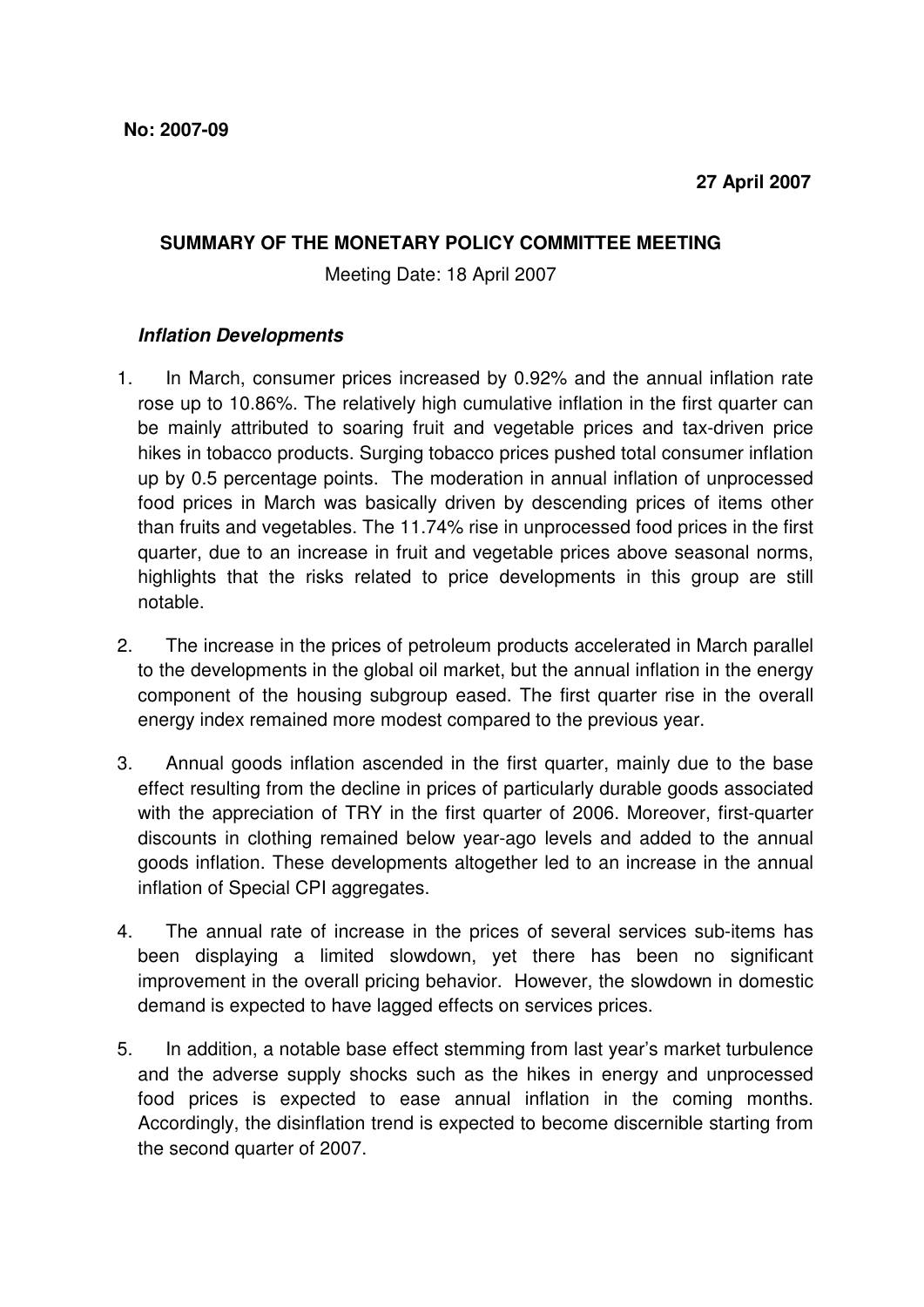## **Factors Affecting Inflation**

- 6. The Monetary Policy Committee (The Committee) identifies the recent data on economic activity as broadly consistent with the outlook presented in the January Inflation Report:
- 7. The slowdown in private consumption demand continues. The sustained decline in automobile and white goods sales in the first quarter signifies that the slowdown in demand for durable goods continues to curb private consumption. The data on consumer credits, another indicator of consumption expenditures, also suggest a similar outlook. Motor vehicle loans continue to decrease, while other sub-items of consumer credits do not reveal a notable increase compared to the second half of 2006. These developments coupled with the high base of the first half of 2006 reveal that annual growth in private consumption expenditures will not display a significant change in the first half of 2007.
- 8. Foreign demand remains relatively strong. The negative impact of the slowdown in domestic demand on economic growth is largely compensated by the robust foreign demand. In the first two months of 2007 exports increased more than imports in real terms. Leading indicators on March and April figures suggest that the strong export performance continues.
- 9. Investment expenditures did not change notably over the last quarter of 2006. In January and February, seasonally adjusted capital goods imports rose over the fourth quarter of 2006, whereas commercial vehicle sales dropped, driven by light commercial vehicles. Manufacturing of electrical machinery and electronics maintains its quarter-ago levels. On the other hand, data on construction permits suggest that the construction sector continues to grow at a rapid pace.
- 10. Although In January and February the industrial production index displayed high annual growth rates, this development mainly owes to the base effect. Seasonally adjusted data do not refer to any acceleration in industrial production. The ongoing favorable export performance supports industrial production, but the slowdown in domestic demand constrains it. The fact that exports remained robust in March indicates that industrial production maintained its upward trend in March, albeit at a slower pace than in January and February. Between April and June, industrial production may temporarily display low annual growth rates led by base effects.
- 11. In sum, strong foreign demand is expected to support growth in the first half of the year, but the slowdown in domestic demand will continue to restrain the aggregate demand. In this respect, aggregate demand conditions will support disinflation.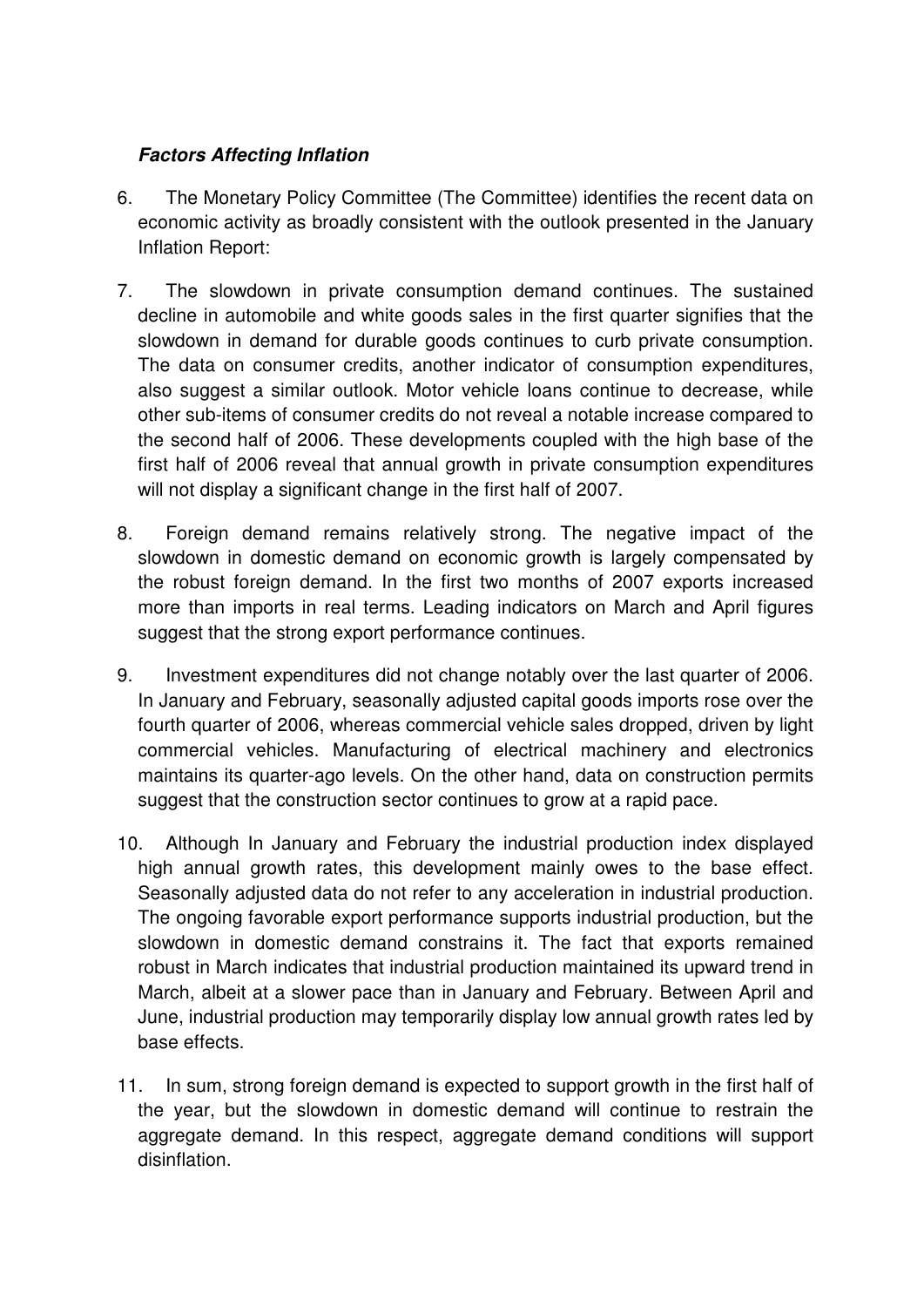- 12. Recent data indicate that employment in services maintained a modest growth rate since July 2006. This trend is in line with the slowdown in economic activity. Moreover, export-led industrial production remained relatively strong while industrial employment displayed a slowdown over the last quarter of 2006, suggesting that labor productivity continued to rise.
- 13. The recent surge in crude oil prices is worth noting and the concurrent rise in other commodity prices increases the risks related to cost-push shocks. The elevated levels of the oil and other commodity prices require close monitoring.
- 14. In the recent period, end-2007 inflation expectations displayed a slight increase possibly owing to the high inflation outturns in the first quarter. Yet, the medium-term inflation expectations have not deteriorated, pointing that the agents perceived the rise in inflation temporary. However, the Committee considers the gap between medium-term inflation expectations and the targets as a risk to price setting behavior.

## **Monetary Policy and Risks**

- 15. Private consumption demand continued to slow down in the first quarter. This development suggests that the transmission mechanism of monetary policy began to function significantly. Yet, the increased caution in spending behavior of economic agents, due to heightened risk perceptions, added to the slowdown in private consumer demand.
- 16. Recently, increasing domestic market liquidity coupled with improved external borrowing conditions has eased credit supply conditions. The declining need to keep high rollover ratios in Treasury's debt servicing, and CBT's FX buying auctions contribute to the rise in the market liquidity. Another factor to help enhance banks' borrowing facilities is the favorable course of TRY-denominated bonds issued by foreign institutions. In addition, non-residents continue to raise their holdings in Turkey. A joint evaluation of all these developments reveals that banks' loanable funds are on a rise.
- 17. Despite the improvement in credit supply conditions, the high level of bank loan rates, backed by CBT's cautious stance, continues to restrain credit demand. Although the interest rates on loans have recently fallen, they still remain very high compared to the first quarter of 2006. Therefore, unless interest rates fall down to lower levels, the growth rate in consumer credits will remain contained in the short term.
- 18. The Committee reviewed the inflation projections to appear in the April Inflation Report and concluded that there had been some developments that would necessitate an update in the inflation outlook presented in January Inflation Report. These developments can be listed as follows: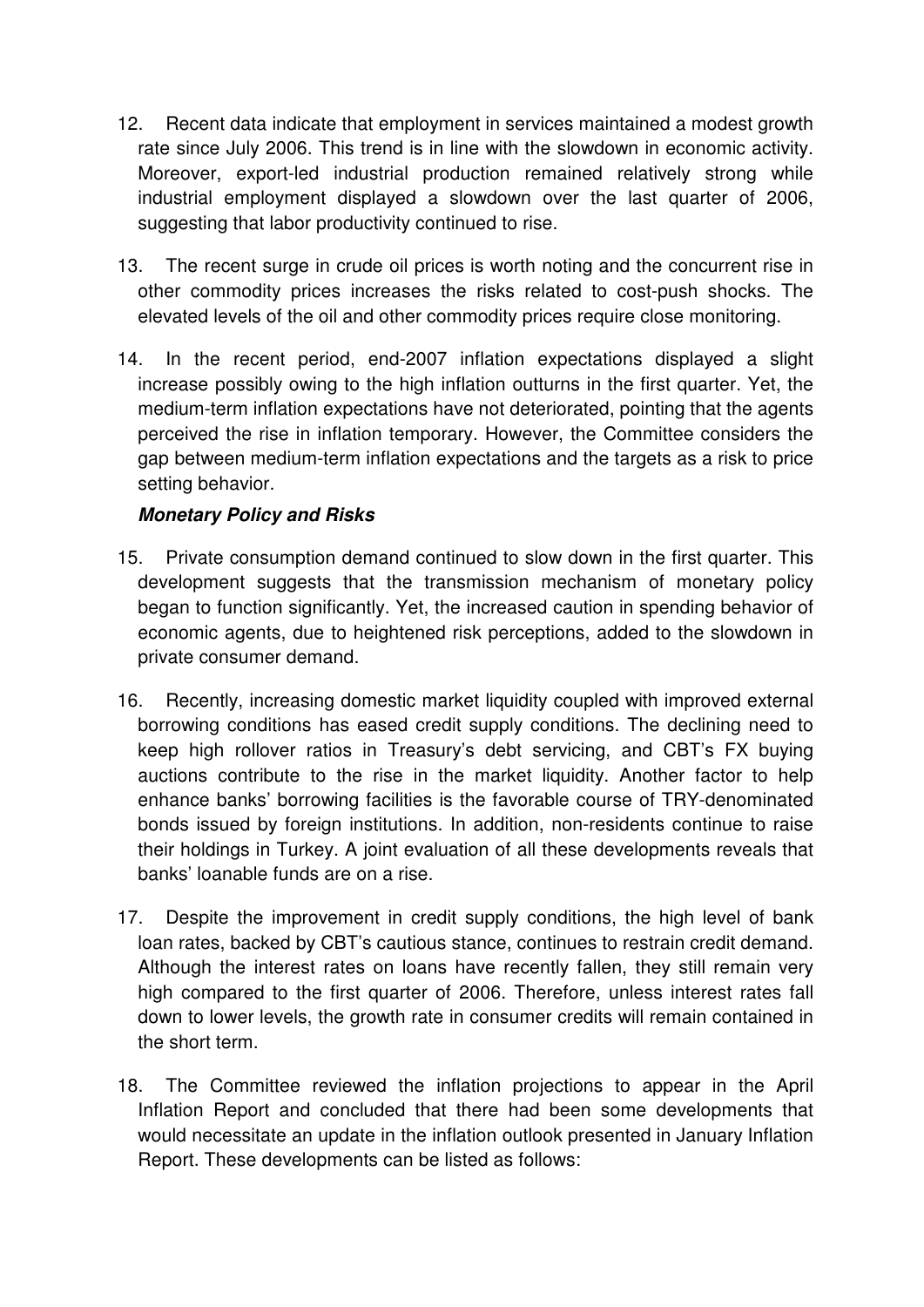- 19. Firstly, considering the revisions in the 2006 GDP figures, the lagged contribution of demand conditions to disinflation is now assumed to be slightly less than the level set out in the January Inflation Report. Secondly, the Committee observed that unprocessed food prices still lack the expected correction and that tobacco products suffered tax-driven price hike. Furthermore, the decrease in annual services inflation is deemed to be less-than-expected, although some sub-items displayed improvements. Lastly, oil-price assumption is revised upward with regard to the surges in oil prices. Consequently, inflation forecasts are revised up.
- 20. The above-summarized updates indicate that further caution might be required compared to the January Inflation Report of 2007, to make sure that the mediumterm outlook is consistent with the targets. Therefore, the Committee decided to enhance the cautious policy stance, as stated in April Inflation Report, against the risks such as the gap between inflation expectations and targets, the backward looking pricing behavior, increase in oil prices, prevailing uncertainties, and the stickiness related to services price inflation.
- 21. The potential impacts of the progress in the structural reform agenda and the developments in incomes policy as well as public sector non-interest expenditures on inflation and inflation expectations are carefully evaluated. Within this framework, the Committee assessed that meeting the medium term inflation targets requires the maintenance of the tight policy stance.
- 22. A joint evaluation of the current policy stance and other factors affecting inflation suggests that the disinflation trend will become more discernible starting from the second quarter of the year. However, risks remain to inflation outlook:
- 23. The monetary tightening since June 2006 is affecting the domestic demand as expected. The lagged effects on inflation are yet to be seen. Recent data is broadly consistent with the main outlook presented througout the Inflation Reports since July 2006. The impact of monetary tightening in the second half of 2006 on the demand is visible especially through the slowdown in the expenditures of durable goods and machinery-equipment. Robust performance of exports has been offsetting the contractionary impact of the slowdown in private domestic demand and contributing positively to the economic growth rate. Nevertheless, uncertainties over the monetary transmission mechanism prevail to be a risk for medium-term inflation outlook. While the recent hikes in public expenditures seem to further blur the outlook, the proposed cut-down in certain non-interest public expenditure items have somewhat relieved these concerns. In sum, a lower-thanexpected impact of slowdown in domestic demand on inflation still remains as a risk factor. Should such a risk materalize, the CBT may further tighten the policy stance.